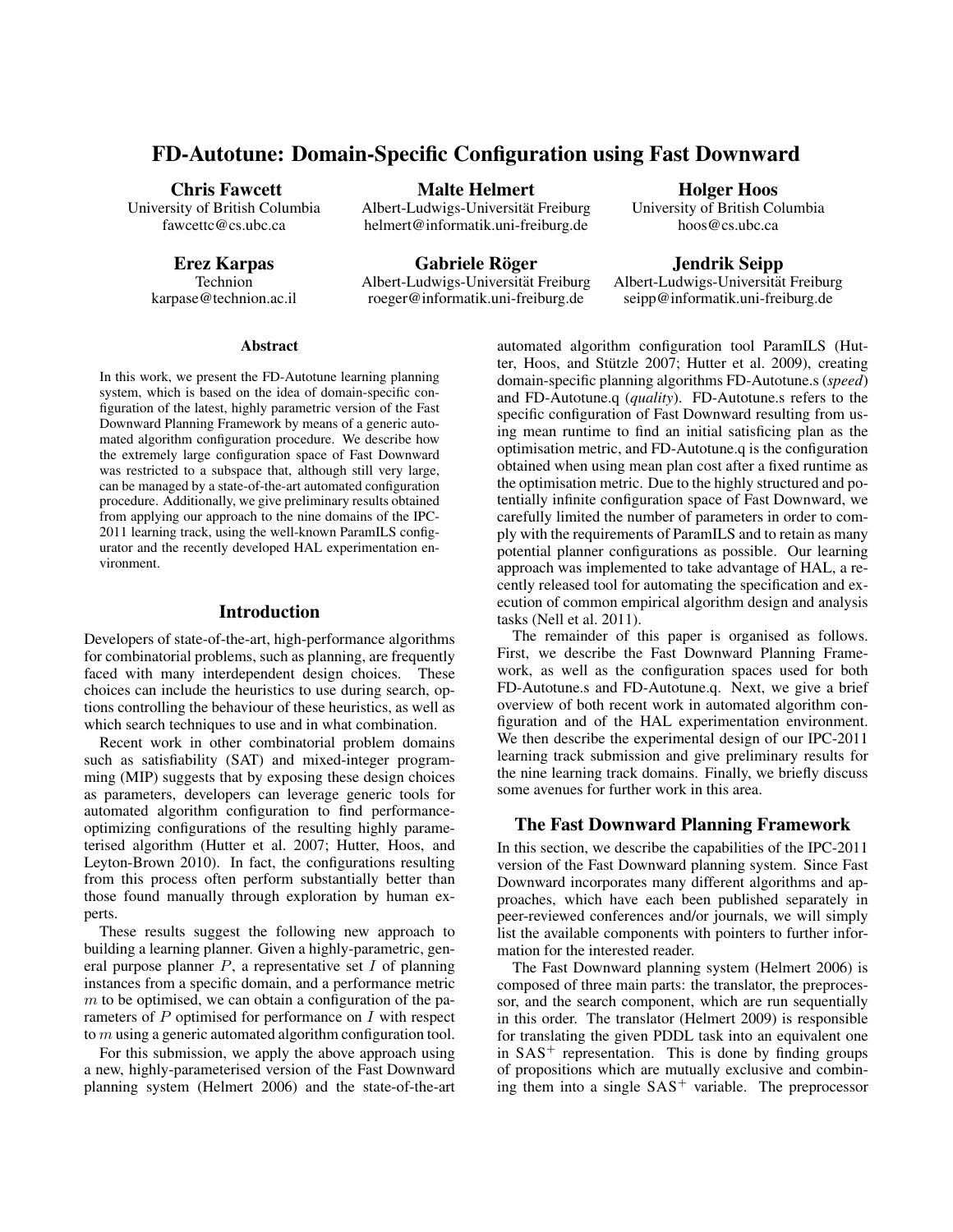performs a relevance analysis and precomputes some data structures that are used by the search component and certain heuristics. The search component, whose capabilities we will describe in detail here, searches for a solution to the given  $SAS^+$  task.

### Search

The search component features three main types of search algorithms:

- Eager Best-First Search the classic best-first search. The same search code is used for greedy best-first search,  $A^*$ , and weighted  $A^*$  by plugging in different f functions. The multi-path-dependent *LM-A*<sup>∗</sup> (Karpas and Domshlak 2009) is also implemented here.
- Lazy Best-First Search this is best-first search with deferred evaluation (Richter and Helmert 2009). Here as well, the same search code is used for lazy greedy bestfirst search and lazy weighted  $A^*$  by using a different  $f$ function.
- Enforced Hill-Climbing (Hoffmann and Nebel 2001) an incomplete local search technique. This has been slightly generalised from classic EHC to allow preferred operators from multiple heuristics, as well as enabling or disabling preferred operator pruning.

Each of these search algorithms can take several parameters and use one or more heuristics (heuristic combination methods will be discussed next). In addition, these searches can be run in an iterated fashion. This can be used, for example, to produce *RWA*<sup>∗</sup> (Richter, Thayer, and Ruml 2010), the search algorithm used in LAMA (Richter and Westphal 2010).

#### Heuristic Combination

As mentioned previously, the search algorithms described above can work with multiple heuristic evaluators. There are several heuristic combination methods available in the Fast Downward planning system, which are implemented as different kinds of *open lists*.

Some of these combination methods amount to simple arithmetic combinations of heuristic values and can use a standard ("regular") open list implementation, while others treat the different heuristic estimates  $\langle h_1(s), \ldots, h_n(s) \rangle$  as a vector that is not reduced to a single scalar value (Röger and Helmert  $2010$ .<sup>1</sup> As a result, some of these latter methods do not necessarily induce a total order on the set of open states. The following combination methods are available in Fast Downward, in addition to performing a regular search using a single heuristic:

- Max takes the maximum of several heuristic estimates:  $\max\{h_1(s), \ldots, h_n(s)\}.$
- Sum takes the sum or weighted sum of several heuristic estimates:  $w_1h_1(s) + \cdots + w_nh_n(s)$ .
- Selective Max (Domshlak, Karpas, and Markovitch 2010) — a learning-based method which chooses one heuristic to evaluate at each state:  $h_i(s)$  where i is chosen on a perstate basis using a naive Bayes classifier trained on-line.
- Tie-breaking considers the heuristics in fixed order: first consider  $h_1(s)$ ; if ties need to be broken, consider  $h_2(s)$ ; and so on.
- Pareto-optimal considers all states whose heuristic value vector is not Pareto-dominated by another heuristic value vector as candidates for expansion, with selection between multiple candidates performed randomly.
- Alternation (Dual Queue) uses heuristics in a roundrobin fashion: the first expansion uses  $h_1(s)$ , the second uses  $h_2(s)$ , and so on until  $h_n(s)$  and then continuing again with  $h_1(s)$ . Alternation can also be enhanced by *boosting* (Richter and Helmert 2009).

Each combination method can take several parameters. One important parameter is whether the open list contains only states which have been reached via preferred operators, or all states.

Moreover, wherever this makes sense, instead of using different *heuristics* as their components, these combination methods can also combine the results of different *open lists* which can themselves employ combination methods, and this nesting can even be performed recursively. For example, it is possible to use alternation over one regular heuristic, one Pareto-based open list, and one open list that uses tie-breaking over various weighted sums.

Such combinations allow us to build the "classic" boosted dual queue of Fast Downward: use an alternation approach, which combines two standard open lists, one of which holds all states, and the other only preferred states, both of which are based on a single heuristic estimate. To use two heuristic estimates as in Fast Diagonally Downward (Helmert 2006) or LAMA (Richter and Westphal 2010), alternation over four open lists would be used (for each heuristic, one holding all states and one holding only preferred states).

#### **Heuristics**

So far, we have discussed the search algorithms and heuristic combination methods available in the Fast Downward planning system. We now turn our attention to the heuristics available in Fast Downward. Due to the number of heuristics, we simply list the available heuristics, with pointers to relevant literature.

#### Admissible Heuristics

- Blind 0 for goal states, 1 (or cheapest action cost for non-unit-cost tasks) for non-goal states
- $\bullet$   $h^{\text{max}}$  (Bonet, Loerincs, and Geffner 1997; Bonet and Geffner 1999) — the relaxation-based maximum heuristic
- $h^m$  (Haslum and Geffner 2000) a very slow implementation of the  $h^m$  heuristic family
- $h^{\text{M&S}}$  (Helmert, Haslum, and Hoffmann 2007; 2008) the merge-and-shrink heuristic
- $h^{\text{LA}}$  (Karpas and Domshlak 2009; Keyder, Richter, and Helmert 2010) — the admissible landmark heuristic

<sup>&</sup>lt;sup>1</sup>To simplify discussion, this description assumes that search algorithm behaviour only depends on heuristic values, but all these algorithms can also take into account path costs, as in  $A^*$  or weighted *A* ∗ .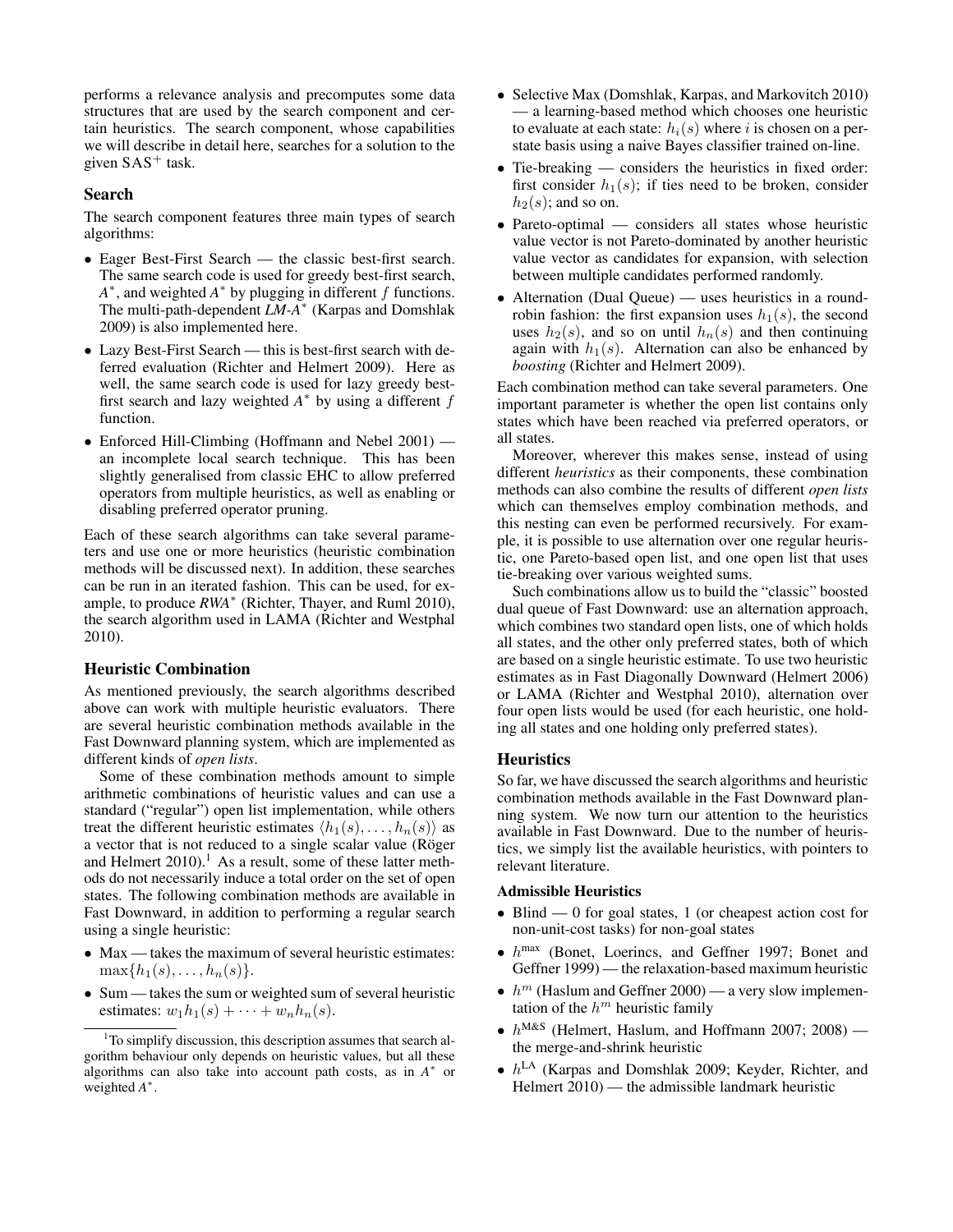| Algorithm     | Categorical | Numeric | Total | Configurations        |  |  |
|---------------|-------------|---------|-------|-----------------------|--|--|
| FD-Autotune.s | 40          |         | 45    | $2.99 \times 10^{13}$ |  |  |
| FD-Autotune.q | 64          | 13      | 77    | $1.94 \times 10^{26}$ |  |  |

Table 1: The number of categorical and numeric parameters in the reduced configuration space for both FD-Autotune.s and FD-Autotune.q, as well as the total number of distinct configurations for each.

•  $h^{\text{LM-cut}}$  (Helmert and Domshlak 2009) — the landmarkcut heuristic

#### Inadmissible Heuristics

- Goal Count number of unachieved goals
- $\bullet$   $h^{\text{add}}$  (Bonet, Loerincs, and Geffner 1997; Bonet and Geffner 1999) — the relaxation-based additive heuristic
- $h^{\text{FF}}$  (Hoffmann and Nebel 2001) the relaxed plan heuristic
- $h^{\text{cg}}$  (Helmert 2004) the causal graph heuristic
- $h^{\text{cea}}$  (Helmert and Geffner 2008) the context-enhanced additive heuristic (a generalisation of  $h^{\text{add}}$  and  $h^{\text{cg}}$ )
- $h^{\text{LM}}$  (Richter, Helmert, and Westphal 2008; Richter and Westphal 2010) — the landmark heuristic

Apart from Goal Count, all heuristics listed above are costbased versions (that is, they support non-unit cost actions). This also allows another option for these heuristics: actioncost adjustment. It is possible to tell the heuristics (as well as the search code) to treat all actions as unit-cost (regardless of their true cost) or to add 1 to all action costs. This has been found to be helpful in tasks with 0-cost actions (Richter and Westphal 2010).

# Configuration Space

The configuration space of Fast Downward poses a challenge in formulating the parameter space to be explored by a parameter-tuning algorithm: structured parameters. For example, it is possible to configure an alternation open list that alternates between two internal alternation open lists, each of which alternates between their own internal alternation open lists, and so on. Since ParamILS (Hutter et al. 2007) does not handle structured parameters, we had to limit the configuration space somewhat.

The configuration spaces used in this work (as shown in Table 2, located in the appendix) contain a Boolean parameter for each heuristic (all heuristics for satisficing planning, only admissible heuristics for optimal planning), indicating whether that heuristic is in use or not. The other parameters of the heuristic (if any) are conditional on the heuristic being used.

For optimal planning, the search algorithm is predetermined  $(A^*)$ , and so our only other choice is, when more than one heuristic is used, how the heuristics are combined (the relevant options are Max and Selective Max). This is controlled by another parameter, which is conditional on more than one heuristic being chosen.

For satisficing planning, the setting that applies to the planning and learning competition, the theoretical configuration space is much more complex, since combination methods such as alternation and weighted sums introduce an infinite set of possibilities.

To keep the configuration space manageable, we only allow one layer of alternation, and its components must be standard open lists (sorted by scalar ranking values), one for each heuristic that was selected, and possibly more if preferred operators are used. In addition, we can combine search algorithms using iterated search as in *RWA*<sup>∗</sup> . Here, we limit the number of searches to a maximum of 5, in order to avoid an infinitely large structured configuration space. As shown in Table 1, FD-Autotune.s and FD-Autotune.q have many parameters, with  $2.99 \times 10^{13}$  and  $1.94 \times 10^{26}$  distinct configurations, respectively. (The difference is due to the fact that iterated search is not very useful for the "speed" setting, and hence is not enabled there.) These configuration spaces are some of the largest ever experimented with using automated algorithm configuration tools.

# Automated Configuration

For the configuration task faced in the context of this work, we chose to use the FocusedILS variant of ParamILS (Hutter, Hoos, and Stützle 2007; Hutter et al. 2009), because it is the only procedure we are aware of that has been demonstrated to perform well on algorithm configuration problems as hard as the one encountered here. ParamILS is fundamentally based on Iterated Local Search (ILS), a wellknown, general stochastic local search method that interleaves phases of simple local search – in particular, iterative improvement – with so-called perturbation phases that are designed to escape from local optima.

In the FocusedILS variant of ParamILS, ILS is used to search for high-performance configurations of a given target algorithm (here: Fast Downward) by evaluating promising configurations. To avoid wasting CPU time on poorlyperforming configurations, FocusedILS carefully controls the number of target algorithm runs performed for candidate configurations; it also adaptively limits the amount of runtime allocated to each algorithm run using knowledge of the best-performing configuration found so far. Further information on ParamILS can be found in earlier work by Hutter, Hoos, and Stützle (2007) and Hutter et al. (2009), and interesting applications have been reported by Hutter et al. (2007), and Hutter, Hoos, and Leyton-Brown (2010).

### Implementation using HAL

For realising our learning planning system as well as for all experiments performed in this work, we took advantage of the features in HAL, a recently developed tool to support both the computer-aided design and the empirical analysis of high-performance algorithms (Nell et al. 2011). We used several meta-algorithmic procedures provided by HAL, primarily the algorithm configuration tool ParamILS and the plug-ins providing support for empirical analysis of one or two algorithms. We also leveraged the robust support in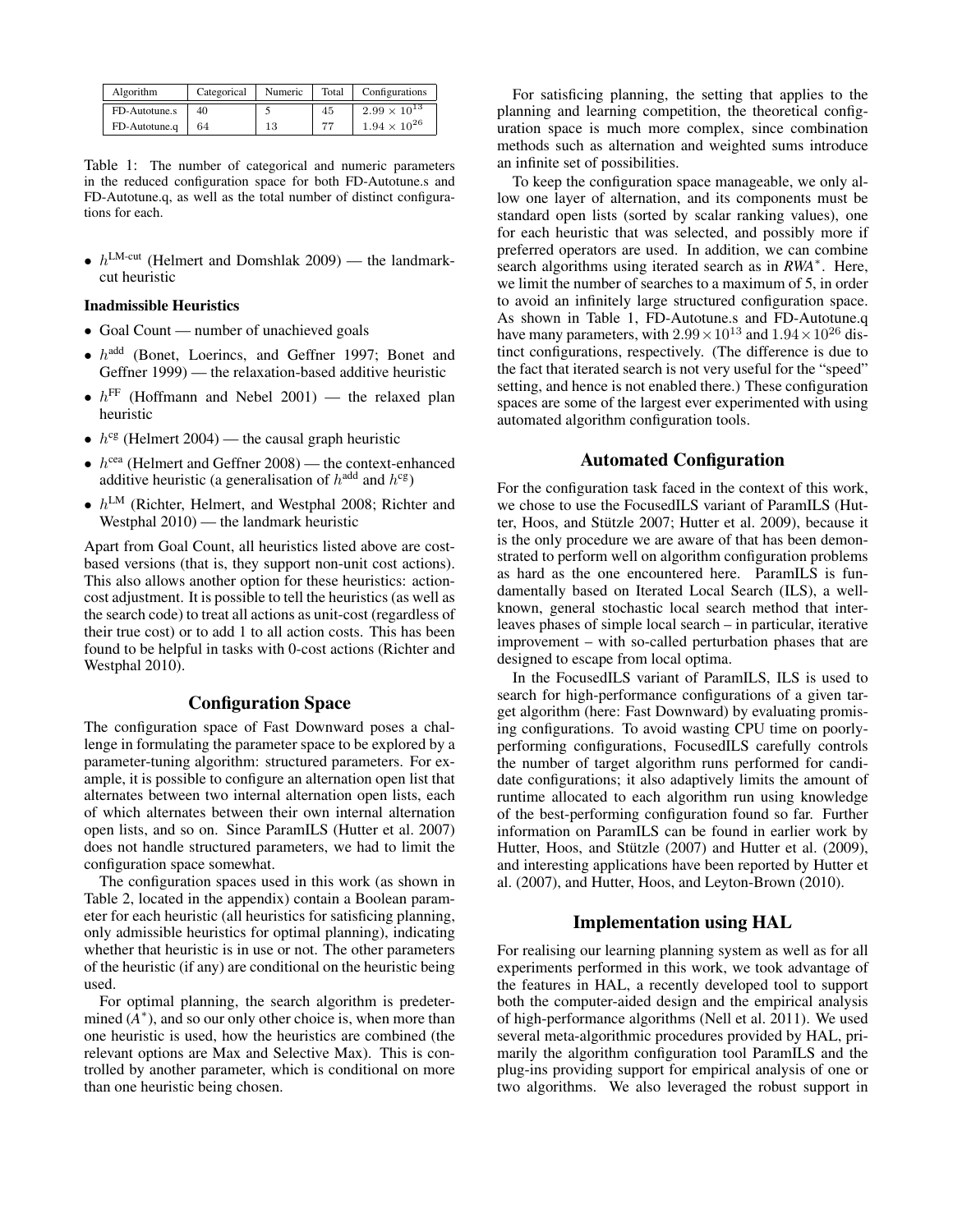HAL for data management and run distribution on compute clusters.

For each given planning domain, our submission uses HAL to run ten independent runs of ParamILS on a provided set of training instances, using a maximum runtime cutoff of 900 CPU seconds for each run of Fast Downward and a total configuration time limit of five CPU days. In the case of FD-Autotune.s, we can leverage support in ParamILS for adaptive runtime capping to drastically reduce the runtime required for each run of Fast Downward.

After all ten configuration runs have completed, we run Fast Downward with a runtime cutoff of 900 CPU seconds on each instance in the training set in order to evaluate the so-called training score for each of the ten incumbent configurations. For FD-Autotune.s, this score is the mean runtime required to find a satisficing solution, and for FD-Autotune.q it represents the mean plan cost, with timeouts assigned a (dummy) cost of  $2^{31} - 1$ . The incumbent configuration with the best training score is returned as the learned knowledge for the given domain.

# Preliminary IPC-2011 Learning Track Results

We have applied the framework introduced in this work to the domains used for the learning track of the 7th International Planning Competition (IPC-2011), currently in progress at the time of this writing. The training sets for each domain used for configuration consisted of 60 randomly generated instances, selected such that the default configurations of Fast Downward could find an initial satisficing solution in less than 3 minutes of CPU time. Target instance distributions were provided by the competition organizers, and our test sets for each domain contained 30 randomly generated instances from the same distribution.

The FD-Autotune.s configurations for each domain are shown in Table 3 (located in the appendix), and performance comparisons between the FD-Autotune.s default configuration and the optimised configurations on each domain are shown in Figures 1 and 2. From these results, it is clear that the configuration of FD-Autotune.s is very successful in all domains, although neither the default nor the optimised configuration for the Spanner domain can solve any instances from the test set within the given CPU time limits.

Unfortunately, this process did not result in adequate performance from FD-Autotune.q, as the tuned configurations never outperformed FD-Autotune.s and in many cases could not solve the instances in our test sets. We believe that this is because the tuned configurations were optimised for producing plans of high quality on the (easier) training sets, without any regard to the speed with which they found a solution. Additionally, due to the fixed runtime cutoff of 900 CPU-seconds and the lack of adaptive capping when configuring for solution quality with ParamILS, much fewer runs of Fast Downward could be performed in the time allocated for configuration. As a result, the performance of these solvers on the training sets did not scale to the much harder test sets.

# Conclusions and Future Work

We believe that the generic approach underlying our work on FD-Autotune represents a promising direction for the future development of efficient planning systems. In particular, we suggest that it is worth including many different variants and a wide range of settings for the various components of a planning system, instead of committing at design time to particular choices and settings. Algorithm developers can then use automated procedures for finding configurations of the resulting highly parameterised planning systems that perform well on the problems arising in a specific application domain (or domains) under consideration. We plan to further investigate framing the highly structured and potentially infinite space of Fast Downward in ways that permit the effective use of automated algorithm configuration procedures, such as ParamILS.

We note that our approach naturally benefits from future improvements in planning systems (and in particular, from new heuristic ideas that can be integrated, in the form of parameterised components, into existing, flexible planning systems or frameworks) as well as from progress in developing automated algorithm configuration procedures. In principle, planning systems developed in this way can also be used in combination with techniques for automated algorithm selection, giving even greater performance than any single configuration alone (Xu et al. 2008; 2009; Xu, Hoos, and Leyton-Brown 2010). We also see much potential in testing new heuristics and algorithm components, based on measuring the performance improvements obtained by adding them to an existing highly-parameterised planner followed by automatic configuration for specific domains. The results may not only reveal to which extent new design elements are useful, but also under which circumstances they are most effective – something that would be very difficult to determine manually.

Acknowledgements The authors would like to thank WestGrid and Compute-Calcul Canada for providing access to the cluster hardware used in our experiments, and Chris Nell for providing support for HAL. HH acknowledges funding through the MITACS NCE and through an NSERC Discovery Grant.

### References

Bonet, B., and Geffner, H. 1999. Planning as heuristic search: New results. In *ECP*, 360–372.

Bonet, B.; Loerincs, G.; and Geffner, H. 1997. A robust and fast action selection mechanism for planning. In *AAAI*, 714–719.

Domshlak, C.; Karpas, E.; and Markovitch, S. 2010. To max or not to max: Online learning for speeding up optimal planning. In *AAAI*, 1071–1076.

Haslum, P., and Geffner, H. 2000. Admissible heuristics for optimal planning. In *AIPS*, 140–149.

Helmert, M., and Domshlak, C. 2009. Landmarks, critical paths and abstractions: What's the difference anyway? In *ICAPS*, 162–169.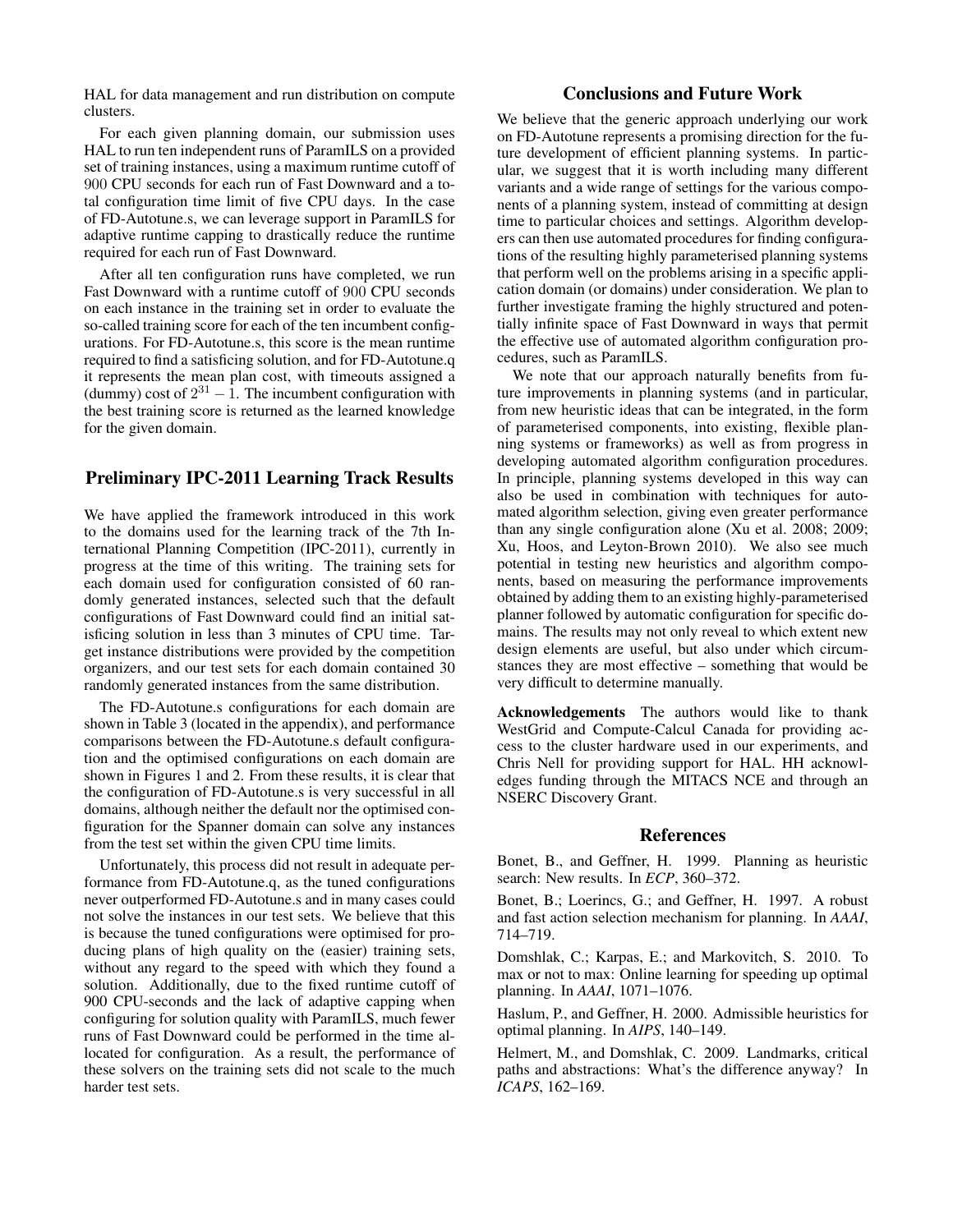Helmert, M., and Geffner, H. 2008. Unifying the causal graph and additive heuristics. In *ICAPS*, 140–147.

Helmert, M.; Haslum, P.; and Hoffmann, J. 2007. Flexible abstraction heuristics for optimal sequential planning. In *ICAPS*, 176–183.

Helmert, M.; Haslum, P.; and Hoffmann, J. 2008. Explicitstate abstraction: A new method for generating heuristic functions. In *AAAI*, 1547–1550.

Helmert, M. 2004. A planning heuristic based on causal graph analysis. In *ICAPS*, 161–170.

Helmert, M. 2006. The Fast Downward planning system. *Journal of Artificial Intelligence Research* 26:191–246.

Helmert, M. 2009. Concise finite-domain representations for PDDL planning tasks. *Artificial Intelligence* 173(5– 6):503–535.

Hoffmann, J., and Nebel, B. 2001. The FF planning system: Fast plan generation through heuristic search. *Journal of Artificial Intelligence Research* 14:253–302.

Hutter, F.; Babic, D.; Hoos, H. H.; and Hu, A. J. 2007. Boosting verification by automatic tuning of decision procedures. *Formal Methods in Computer-Aided Design* 27–34.

Hutter, F.; Hoos, H. H.; Leyton-Brown, K.; and Stützle, T. 2009. ParamILS: an automatic algorithm configuration framework. *Journal of Artificial Intelligence Research* 36:267–306.

Hutter, F.; Hoos, H.; and Leyton-Brown, K. 2010. Automated configuration of mixed integer programming solvers. In Lodi, A.; Milano, M.; and Toth, P., eds., *Integration of AI and OR Techniques in Constraint Programming for Combinatorial Optimization Problems*, volume 6140 of *Lecture Notes in Computer Science*. Springer. 186–202.

Hutter, F.; Hoos, H. H.; and Stützle, T. 2007. Automatic algorithm configuration based on local search. In *AAAI*, 1152– 1157.

Karpas, E., and Domshlak, C. 2009. Cost-optimal planning with landmarks. In *IJCAI*, 1728–1733.

Keyder, E.; Richter, S.; and Helmert, M. 2010. Sound and complete landmarks for and/or graphs. In *ECAI*, 335–340.

Nell, C.; Fawcett, C.; Hoos, H. H.; and Leyton-Brown, K. 2011. HAL: A framework for the automated analysis and design of high-performance algorithms. In *LION-5*. To appear.

Richter, S., and Helmert, M. 2009. Preferred operators and deferred evaluation in satisficing planning. In *ICAPS*, 273– 280.

Richter, S., and Westphal, M. 2010. The LAMA planner: Guiding cost-based anytime planning with landmarks. *Journal of Artificial Intelligence Research* 39:127–177.

Richter, S.; Helmert, M.; and Westphal, M. 2008. Landmarks revisited. In *AAAI*, 975–982.

Richter, S.; Thayer, J. T.; and Ruml, W. 2010. The joy of forgetting: Faster anytime search via restarting. In *ICAPS*, 137–144.

Röger, G., and Helmert, M. 2010. The more, the merrier:

Combining heuristic estimators for satisficing planning. In *ICAPS*, 246–249.

Xu, L.; Hutter, F.; Hoos, H. H.; and Leyton-Brown, K. 2008. SATzilla: portfolio-based algorithm selection for SAT. *Journal of Artificial Intelligence Research* 32:565–606.

Xu, L.; Hutter, F.; Hoos, H.; and Leyton-Brown, K. 2009. SATzilla2009: an automatic algorithm portfolio for SAT. Solver description, SAT competition 2009.

Xu, L.; Hoos, H. H.; and Leyton-Brown, K. 2010. Hydra: Automatically configuring algorithms for portfoliobased selection. In *AAAI*, 210–216.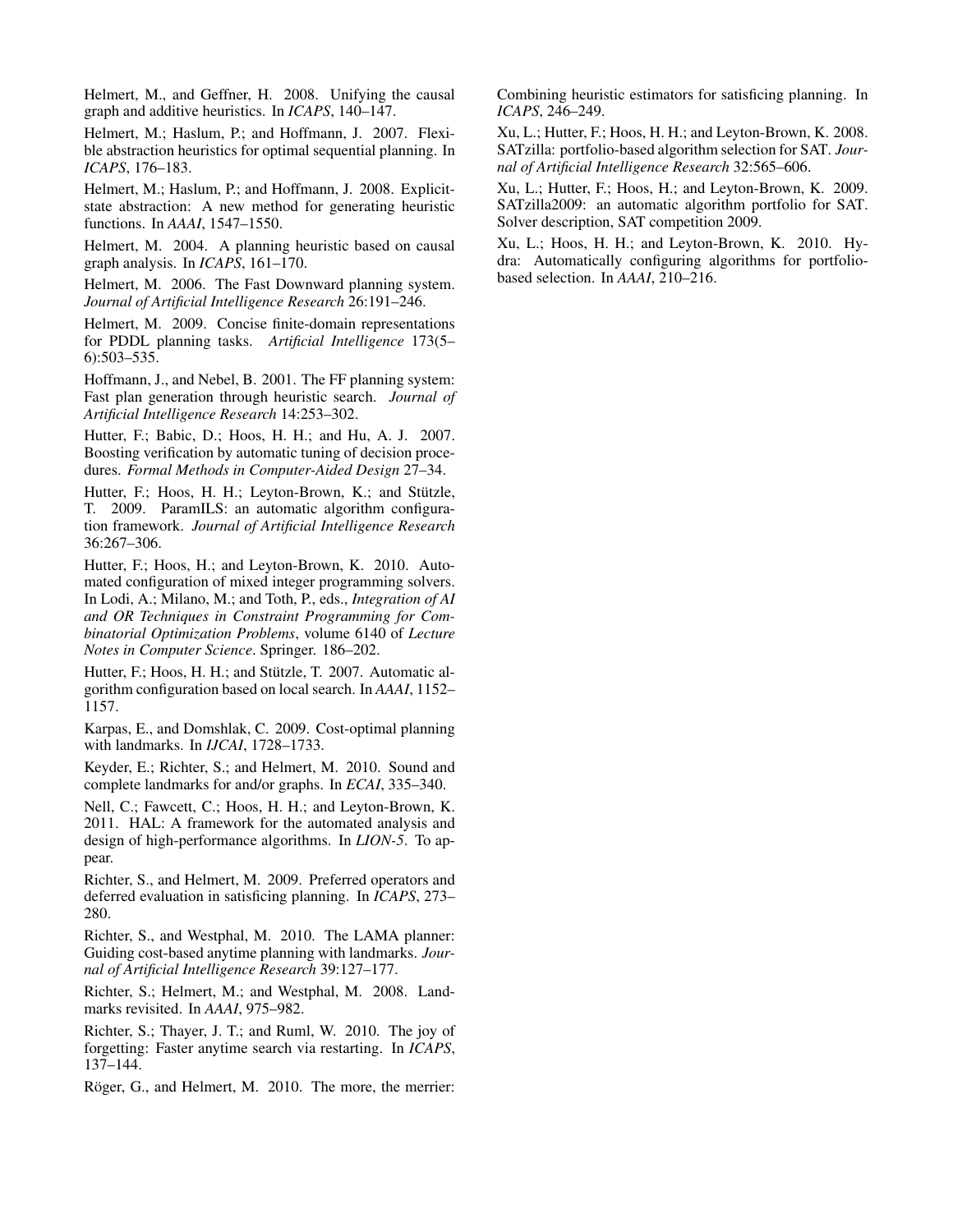

Figure 1: These scatter plots show the performance increase realised by the configured FD-Autotune.s compared to the default, using runs of 900 CPU seconds on 540 (training) and 270 (test) instances obtained by combining our respective training and test sets for all nine IPC-2011 domains. Points below the main diagonal indicate instances where the configured FD-Autotune.s outperforms the default, and in this case this outperformance is often of several orders of magnitude.



(b) Test set performance

Figure 2: Box plots for the CPU time used by the default and automatically configured FD-Autotune.s, on the training and test sets for each of the nine IPC-2011 domains. Each training (test) set was composed of 60 (30) instances, and each run of Fast Downward was allocated 900 CPU seconds of runtime for both the training and the test sets. Box plots for all default configurations are light grey, while the plots for the configured FD-Autotune.s are dark grey. Note that for 5 of these domains, the default configuration fails to solve all or nearly all of the instances in the test set for that domain.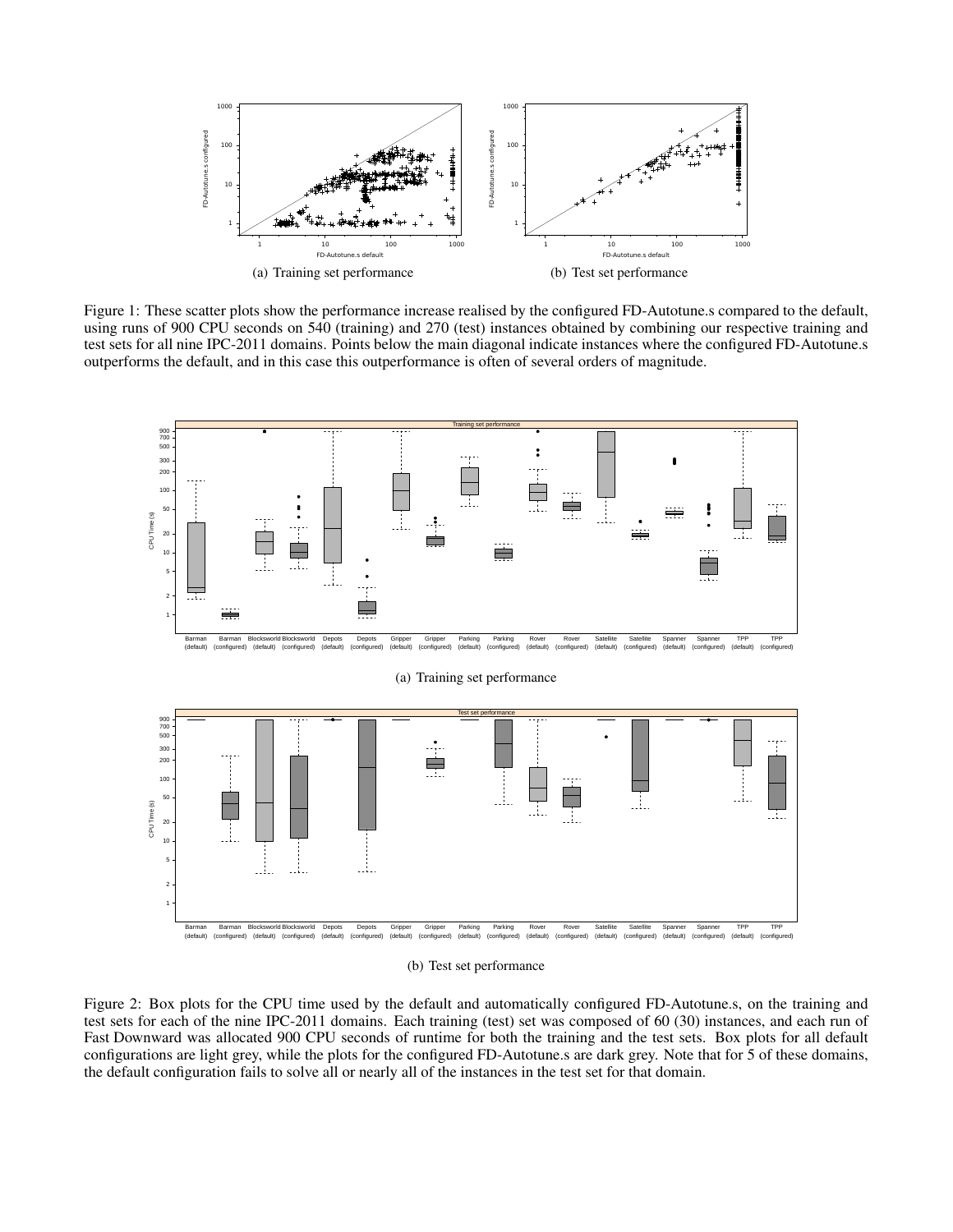| Parameter name                                        | Domain                                                                          | FD-Autotune.s Default    | FD-Autotune.q Default             |
|-------------------------------------------------------|---------------------------------------------------------------------------------|--------------------------|-----------------------------------|
| add_heuristic_enabled                                 | ${true, false}$                                                                 | false                    | true                              |
| add_heuristic_cost_type                               | $\{0, 1, 2\}$                                                                   |                          | $\overline{0}$                    |
| add_heuristic_pref_ops                                | $\{true, false\}$                                                               |                          | false                             |
| blind_heuristic_enabled                               | $\{true, false\}$                                                               | false                    | false                             |
| cea_heuristic_enabled                                 | $\{true, false\}$                                                               | false                    | $true$                            |
| cea_heuristic_cost_type                               | $\{0, 1, 2\}$                                                                   | L.                       | $\mathbf{0}$                      |
| cea_heuristic_pref_ops<br>cg_heuristic_enabled        | $\{true, false\}$<br>$\{true, false\}$                                          | false                    | true<br>true                      |
| cg_heuristic_cost_type                                | $\{0, 1, 2\}$                                                                   |                          | $\overline{2}$                    |
| cg_heuristic_pref_ops                                 | $\{true, false\}$                                                               |                          | false                             |
| ff_heuristic_enabled                                  | $\{true, false\}$                                                               | true                     | false                             |
| ff_heuristic_cost_type                                | $\{0, 1, 2\}$                                                                   | 1                        | $\overline{\phantom{0}}$          |
| ff_heuristic_pref_ops                                 | $\{true, false\}$                                                               | true                     | L.                                |
| goalcount_heuristic_enabled                           | ${true, false}$                                                                 | false                    | true                              |
| goalcount_heuristic_cost_type                         | $\{0, 1, 2\}$                                                                   |                          | 0                                 |
| goalcount_heuristic_pref_ops                          | {true, false}                                                                   |                          | true                              |
| hm_heuristic_enabled                                  | $\{true, false\}$                                                               | false                    | false<br>$\overline{\phantom{0}}$ |
| hm_heuristic_m<br>hmax_heuristic_enabled              | $\{1, 2, 3\}$<br>{true, false}                                                  | false                    | false                             |
| lm_ff_synergy                                         | $\{true, false\}$                                                               |                          |                                   |
| lm_heuristic_enabled                                  | $\{true, false\}$                                                               | false                    | false                             |
| lm_heuristic_admissible                               | $\{true, false\}$                                                               |                          |                                   |
| Im_heuristic_conjunctive_landmarks                    | $\{true, false\}$                                                               |                          | -                                 |
| lm_heuristic_cost_type                                | $\{0, 1, 2\}$                                                                   |                          | -                                 |
| lm_heuristic_disjunctive_landmarks                    | $\{true, false\}$                                                               |                          | $\overline{\phantom{0}}$          |
| lm_heuristic_hm_m                                     | $\{1, 2, 3\}$                                                                   |                          | $\overline{\phantom{0}}$          |
| lm_heuristic_no_orders                                | $\{true, false\}$                                                               |                          |                                   |
| lm_heuristic_only_causal_landmarks                    | $\{true, false\}$                                                               |                          | ÷                                 |
| lm_heuristic_pref_ops                                 | $\{true, false\}$                                                               |                          | -                                 |
| Im_heuristic_reasonable_orders                        | $\{true, false\}$                                                               | ▃<br>$\sim$              | $\overline{\phantom{0}}$<br>L.    |
| lm_heuristic_type<br>lmcut_heuristic_enabled          | ${lm_rhw, lm_zg, lm_lm, lm_zxhaust, lm_rhw_lm1}$                                | false                    | false                             |
| lmcut_heuristic_cost_type                             | $\{true, false\}$<br>$\{0, 1, 2\}$                                              | $\overline{\phantom{0}}$ | -                                 |
| mas_heuristic_enabled                                 | $\{true, false\}$                                                               | false                    | false                             |
| mas_heuristic_max_states                              | {10 000, 50 000, 100 000, 150 000, 200 000}                                     |                          |                                   |
| mas_heuristic_merge_strategy                          | ${5}$                                                                           |                          | -                                 |
| mas_heuristic_shrink_strategy                         | $\{4,7,6,12\}$                                                                  | L.                       | L.                                |
| search_0_cost_type                                    | $\{0, 1\}$                                                                      | $\mathbf{1}$             | $\mathbf{1}$                      |
| search_0_eager_pathmax                                | $\{true, false\}$                                                               |                          | $\overline{\phantom{0}}$          |
| search_0_ehc_preferred_usage                          | $\{0,1\}$                                                                       |                          | L.                                |
| search_0_search_boost                                 | $\{0, 100, 200, 500, 1000, 2000, 5000\}$                                        | 2000                     | 1000                              |
| search_0_search_open_list_tb                          | $\{true, false\}$                                                               | false                    | false                             |
| search_0_search_reopen<br>search_0_search_w           | $\{true, false\}$                                                               | false<br>10              | false<br>$\overline{7}$           |
| search_0_type                                         | $\{1, 1.125, 1.25, 1.5, 2, 3, 5, 7, 10, \infty\}$<br>${none, ehc, eager, lazy}$ | lazy                     | lazy                              |
| search_1_cost_type                                    | $\{0,1\}$                                                                       |                          | 0                                 |
| search_1_eager_pathmax                                | ${true, false}$                                                                 |                          |                                   |
| search_1_ehc_preferred_usage                          | $\{0,1\}$                                                                       |                          |                                   |
| search_1_search_boost                                 | $\{0, 100, 200, 500, 1000, 2000, 5000\}$                                        | $\overline{\phantom{0}}$ | 5000                              |
| search_1_search_open_list_tb                          | $\{true, false\}$                                                               |                          | true                              |
| search_1_search_reopen                                | $\{true, false\}$                                                               | -                        | false                             |
| search_1_search_w                                     | $\{1, 1.125, 1.25, 1.5, 2, 3, 5, 7, 10, \infty\}$                               | ▃                        | 3                                 |
| search_1_type                                         | ${none, ehc, eager, lazy}$                                                      |                          | lazy                              |
| search_2_cost_type                                    | $\{0,1\}$                                                                       |                          | 0                                 |
| search_2_eager_pathmax                                | $\{true, false\}$<br>${0,1}$                                                    |                          | true                              |
| search_2_ehc_preferred_usage<br>search_2_search_boost | $\{0, 100, 200, 500, 1000, 2000, 5000\}$                                        |                          | 500                               |
| search_2_search_open_list_tb                          | $\{true, false\}$                                                               |                          | true                              |
| search_2_search_reopen                                | $\{true, false\}$                                                               |                          | true                              |
| search_2_search_w                                     | $\{1, 1.125, 1.25, 1.5, 2, 3, 5, 7, 10, \infty\}$                               |                          | 10                                |
| search_2_type                                         | ${none, ehc, eager, lazy}$                                                      |                          | eager                             |
| search_3_cost_type                                    | $\{0,1\}$                                                                       |                          |                                   |
| search_3_eager_pathmax                                | $\{true, false\}$                                                               |                          |                                   |
| search_3_ehc_preferred_usage                          | $\{0, 1\}$                                                                      |                          |                                   |
| search_3_search_boost                                 | $\{0, 100, 200, 500, 1000, 2000, 5000\}$                                        |                          |                                   |
| search_3_search_open_list_tb                          | $\{true, false\}$                                                               |                          | $\overline{\phantom{0}}$          |
| search_3_search_reopen<br>search_3_search_w           | $\{true, false\}$                                                               |                          | $\overline{\phantom{0}}$<br>L.    |
|                                                       | $\{1, 1.125, 1.25, 1.5, 2, 3, 5, 7, 10, \infty\}$                               | $\overline{\phantom{0}}$ |                                   |
| search <sub>-3-type</sub><br>search_4_cost_type       | ${none, ehc, eager, lazy}$<br>$\{0, 1\}$                                        |                          | none                              |
| search_4_eager_pathmax                                | ${true, false}$                                                                 |                          |                                   |
| search_4_ehc_preferred_usage                          | $\{0,1\}$                                                                       |                          | -                                 |
| search_4_search_boost                                 | $\{0, 100, 200, 500, 1000, 2000, 5000\}$                                        |                          |                                   |
| search_4_search_open_list_tb                          | $\{true, false\}$                                                               |                          | -                                 |
| search_4_search_reopen                                | $\{true, false\}$                                                               |                          | $\overline{\phantom{0}}$          |
| search_4_search_w                                     | $\{1, 1.125, 1.25, 1.5, 2, 3, 5, 7, 10, \infty\}$                               |                          | $\overline{\phantom{0}}$          |
| search_4_type                                         | ${none, ehc, eager, lazy}$                                                      |                          | none                              |

Table 2: Parameters in the configuration space for the satisficing planner, comprising 45 parameters for FD-Autotune.s and 77 parameters for FD-Autotune.q. The parameters for each heuristic are only active if the corresponding heuristic is enabled. If *search i type* is *none* for some *i*, then that entry is left out of the iterated search in Fast Downward. "−" indicates that the given parameter is not active.